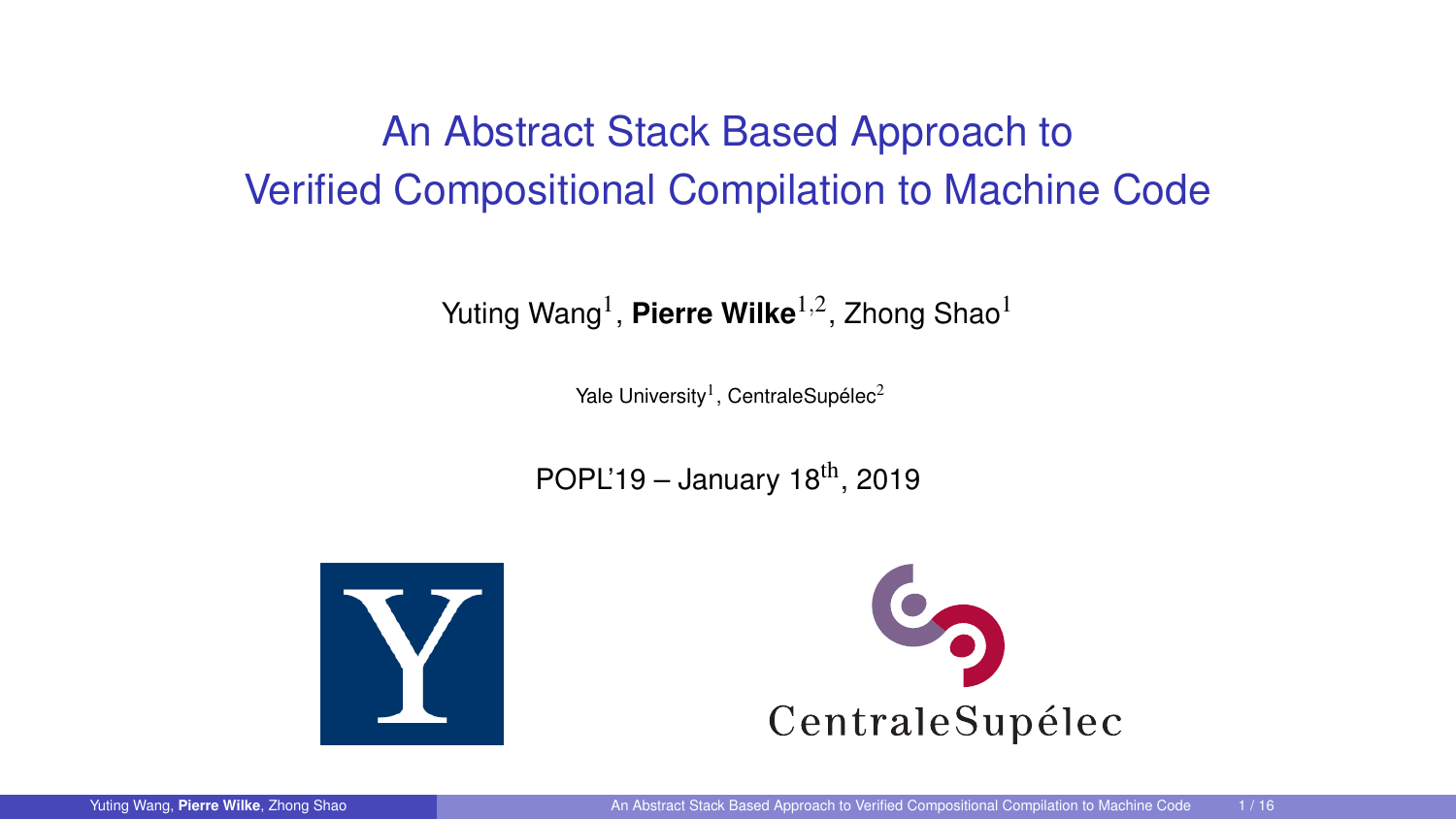## Verified compilation

CompCert : verified C compiler (Leroy *et al.*, first released in 2008)



Used as a basis for a large number of extensions:

- alternate semantics: CompCertTSO (weak memory model, Sevcík *et al.*, JACM'13), CompCertS (undefined pointer arithmetic, Besson *et al.*, ITP'17)
- a more concrete view of the stack: Quantitative CompCert (merge the stack blocks into a single stack region, Carbonneaux *et al.*, PLDI'14)
- compositional compilation: Compositional CompCert (Stewart *et al.*, POPL'15), compositional semantics (Ramananandro *et al.*, CPP'15), SepCompCert (Kang *et al.*, POPL'16)

Open problems:

- verified compilation to machine code
- port all compiler passes of CompCert, including challenging inlining and tailcall recognition
- verified compilation of heterogeneous modules (mix C and Asm modules)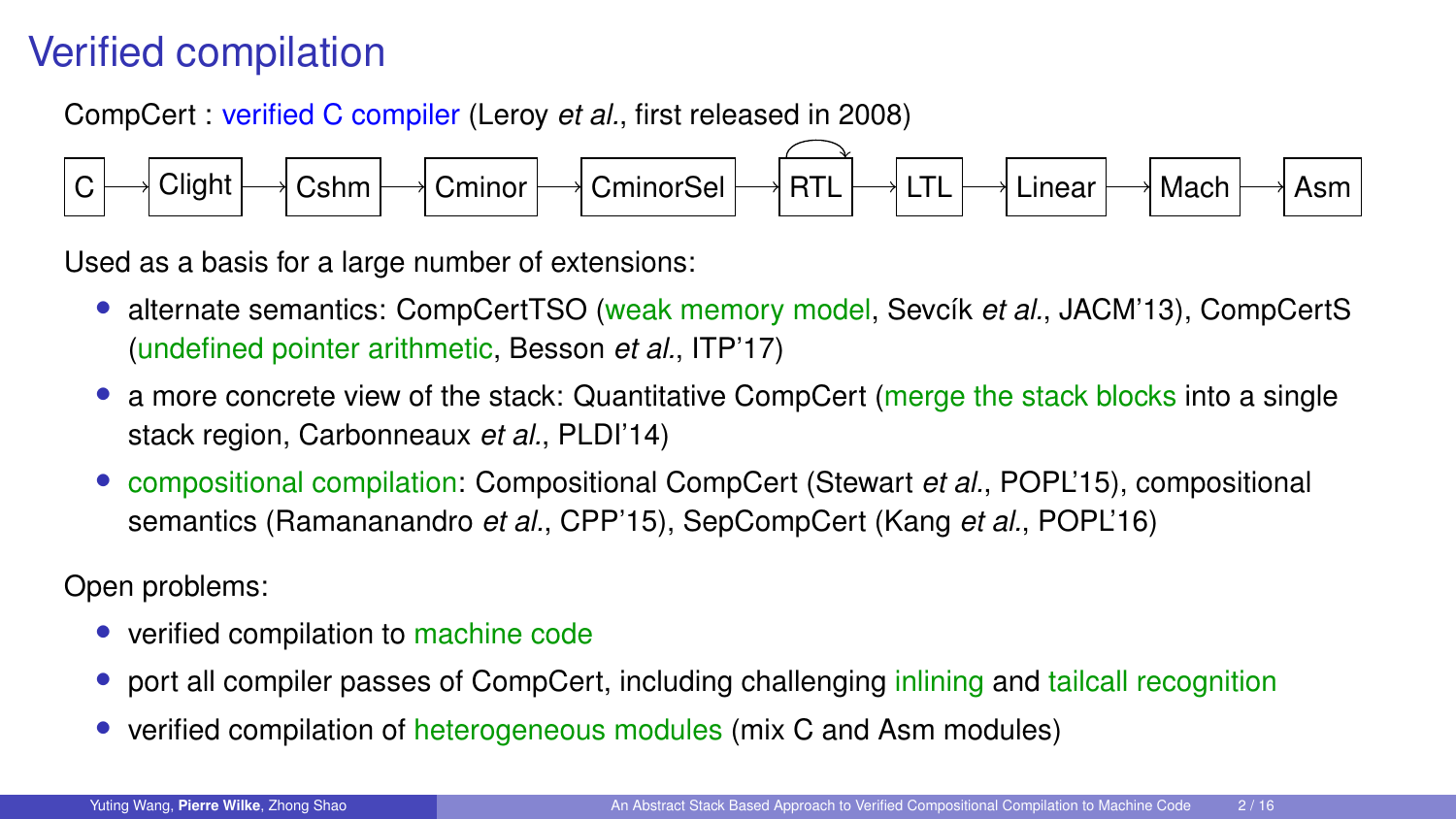### Contribution: Stack-Aware CompCert

A version of CompCert with:

#### **1** compilation to machine code

- merge the stack blocks into a unique stack region
- eliminate CompCert's pseudo-instructions
- generate machine code

#### 2 complete extension: we support all CompCert passes

including challenging optimizations (function inlining, tailcall elimination)

#### <sup>3</sup> compositional compilation

- stack access policy
- mix C and Asm programs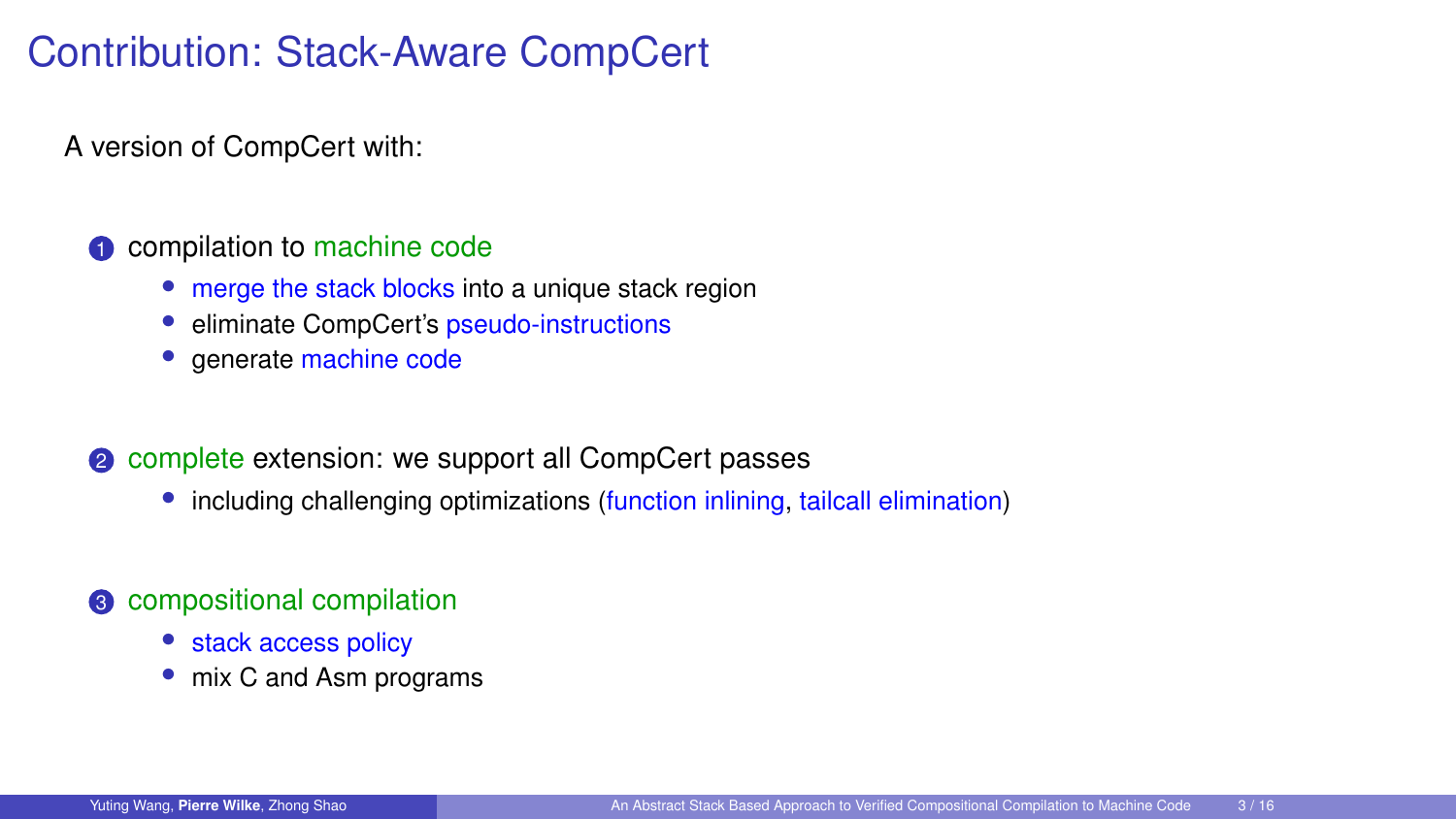# CompCert: memory model and values

```
void swap(int * p1, int * p2){
  int tmp = *p1;
  *p1 = *p2;*p2 = tmp;}
int main(){
  int i = 3, j = 9;
  int * x = \&i;int * y = \& j;swap(x,y);
  return 0;
}
```
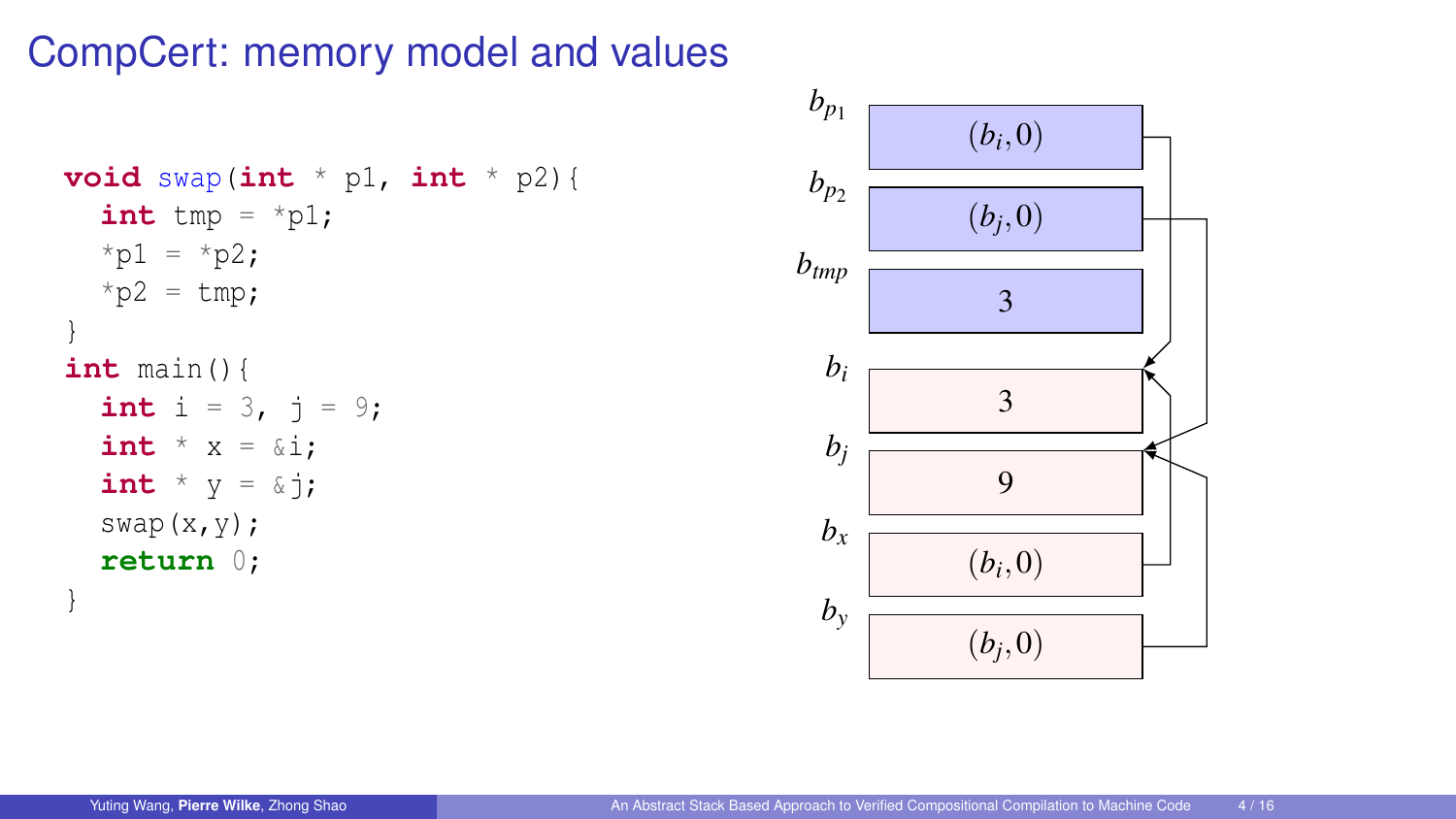## CompCert: compilation and memory model

The memory model stays the same throughout compilation, but the memory blocks change shapes.



The stack frames in Asm are in distinct blocks!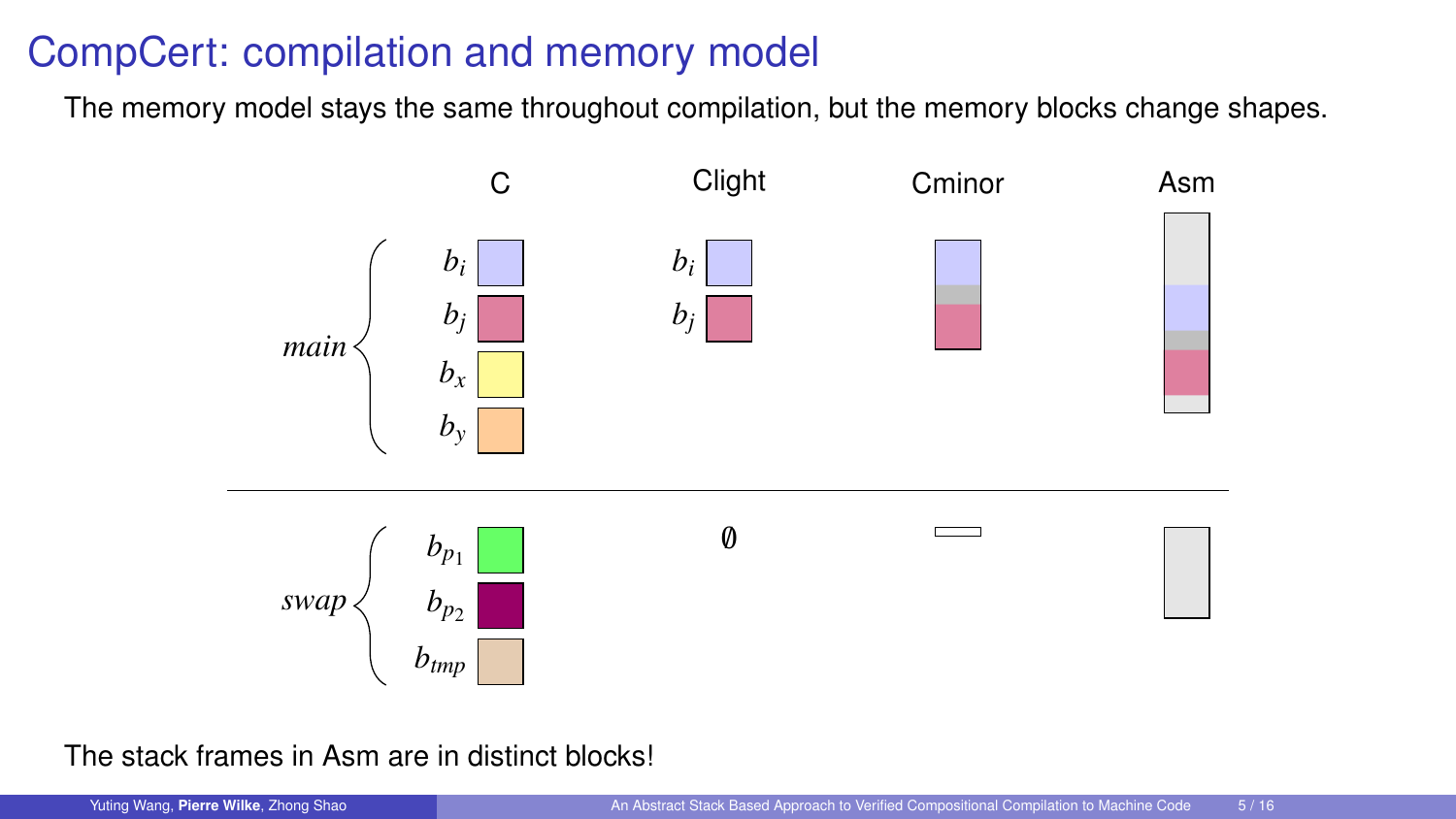#### The abstract stack

We maintain an abstract stack in memory states, that reflects the structure of the concrete stack.

Abstract stack: a list of abstract frames.

An abstract frame records useful information about a concrete stack frame:

- the size of this stack frame at the assembly level;
- which blocks are part of that stack frame;
- which locations of these blocks are public or private

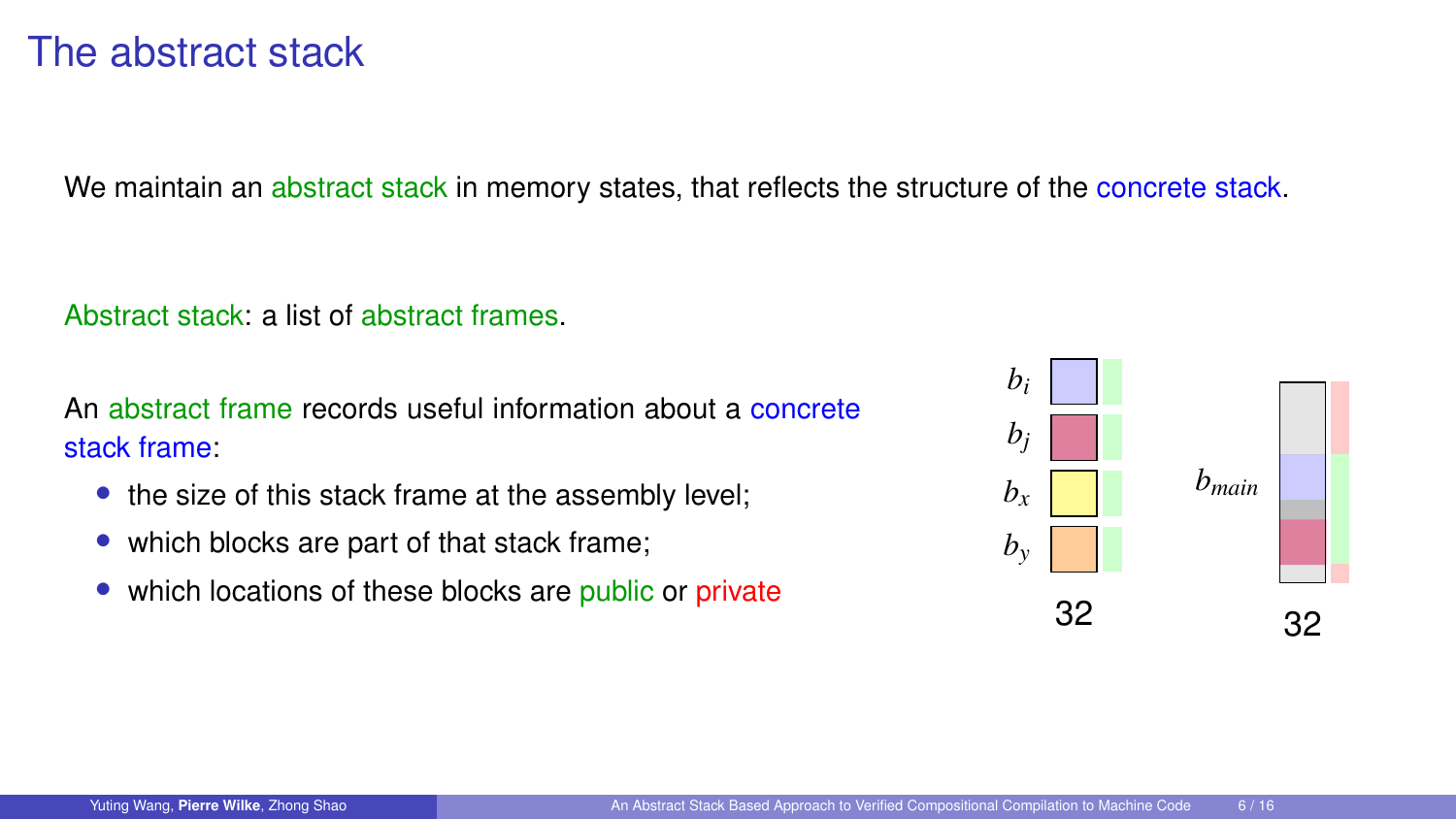#### Abstract stack: example

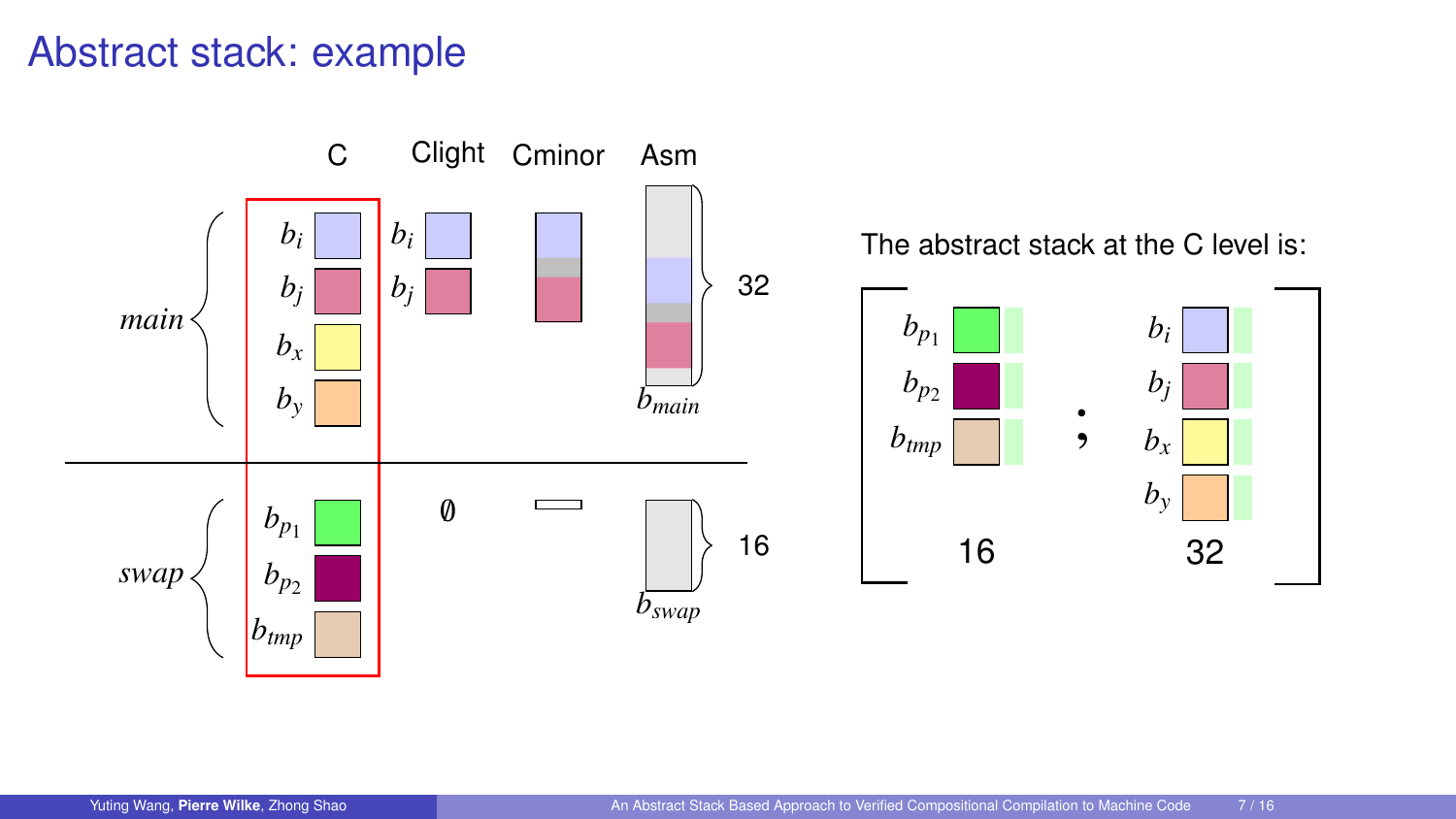#### Abstract stack: example

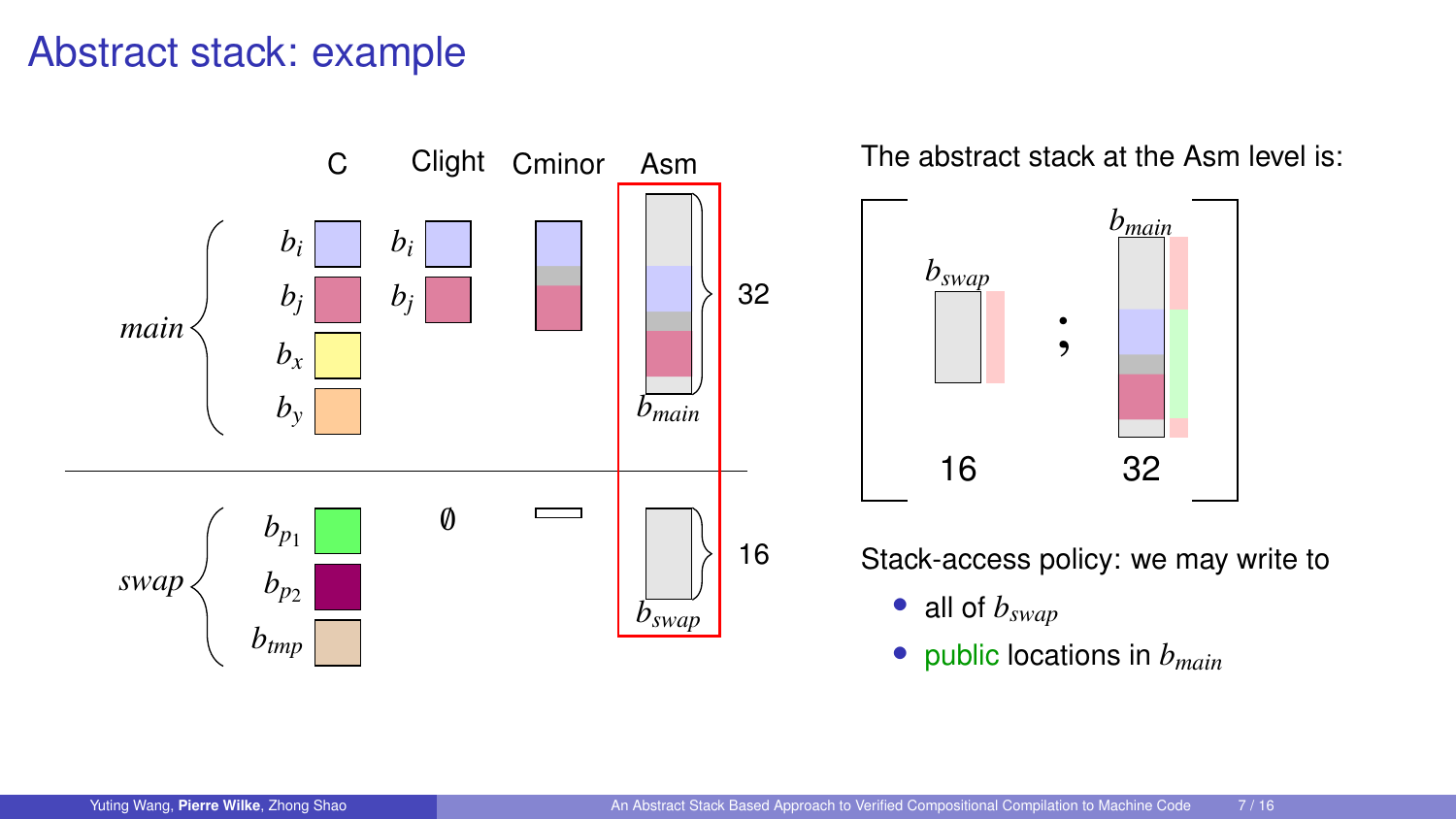### Abstract stack primitives

Semantics of all intermediate languages instrumented with push frame and pop frame



#### **Key argument for merging stack blocks** :

The push\_frame primitive only succeeds if the sum of the frames' sizes is lower than MAX\_STACK.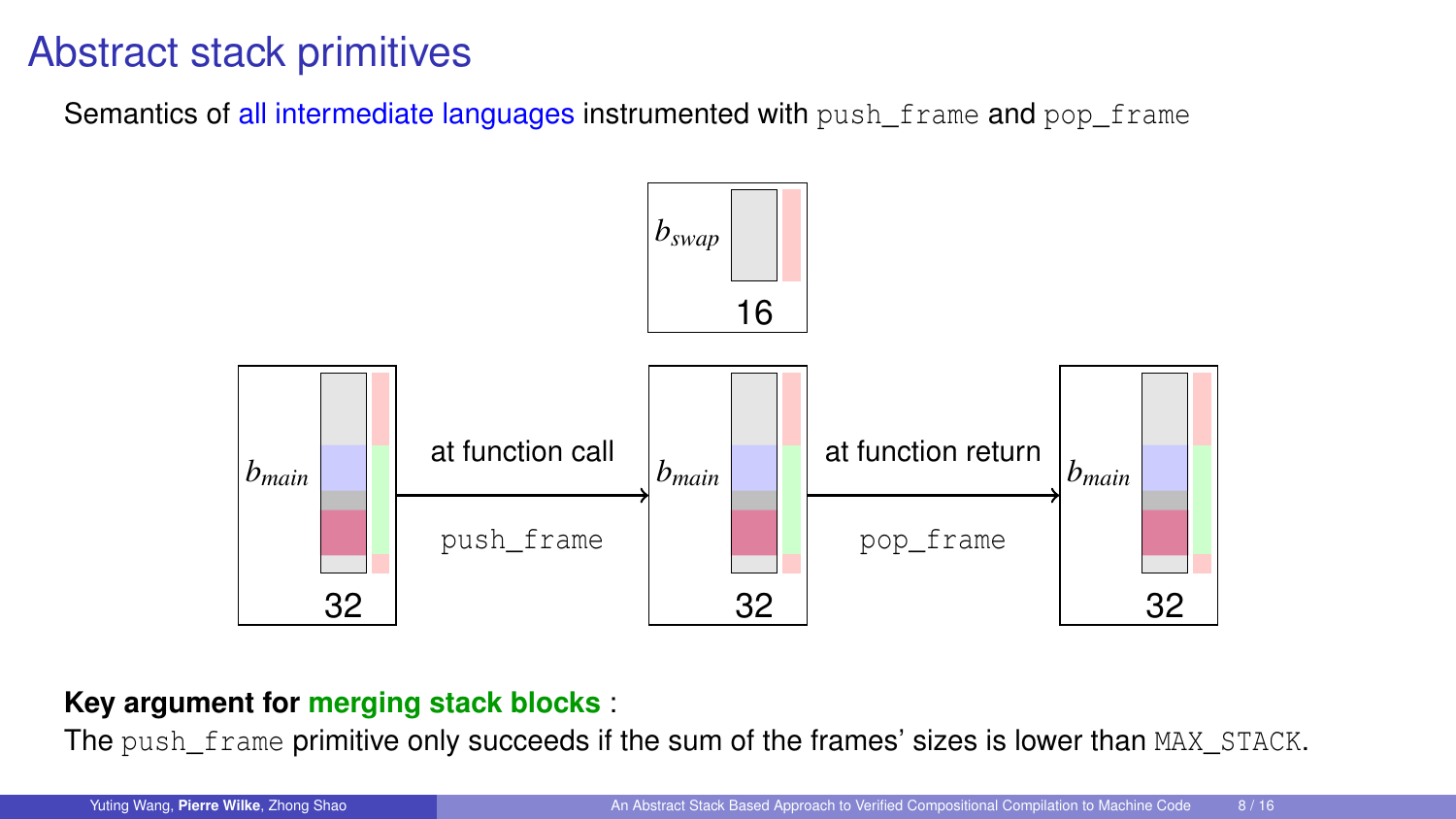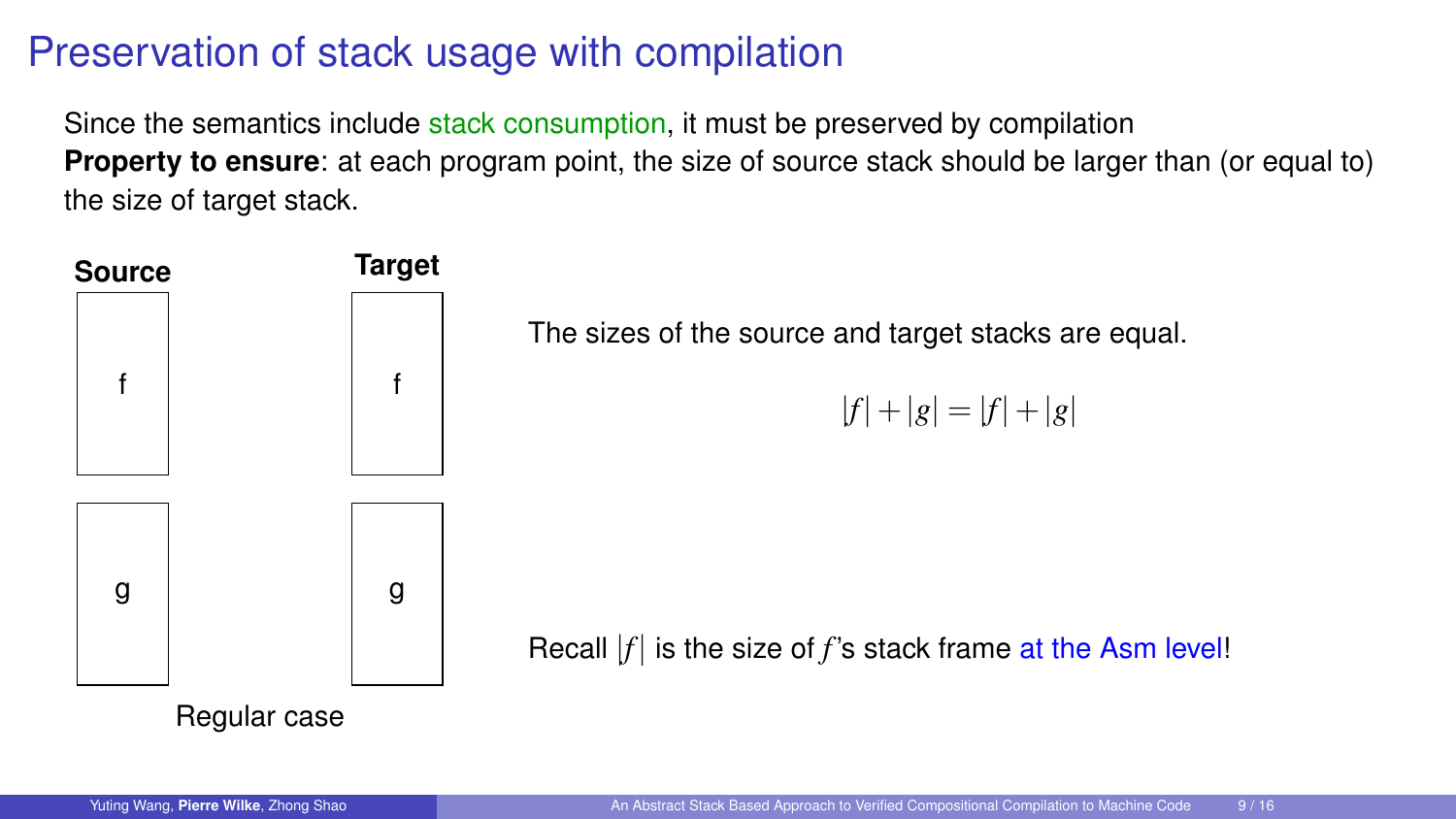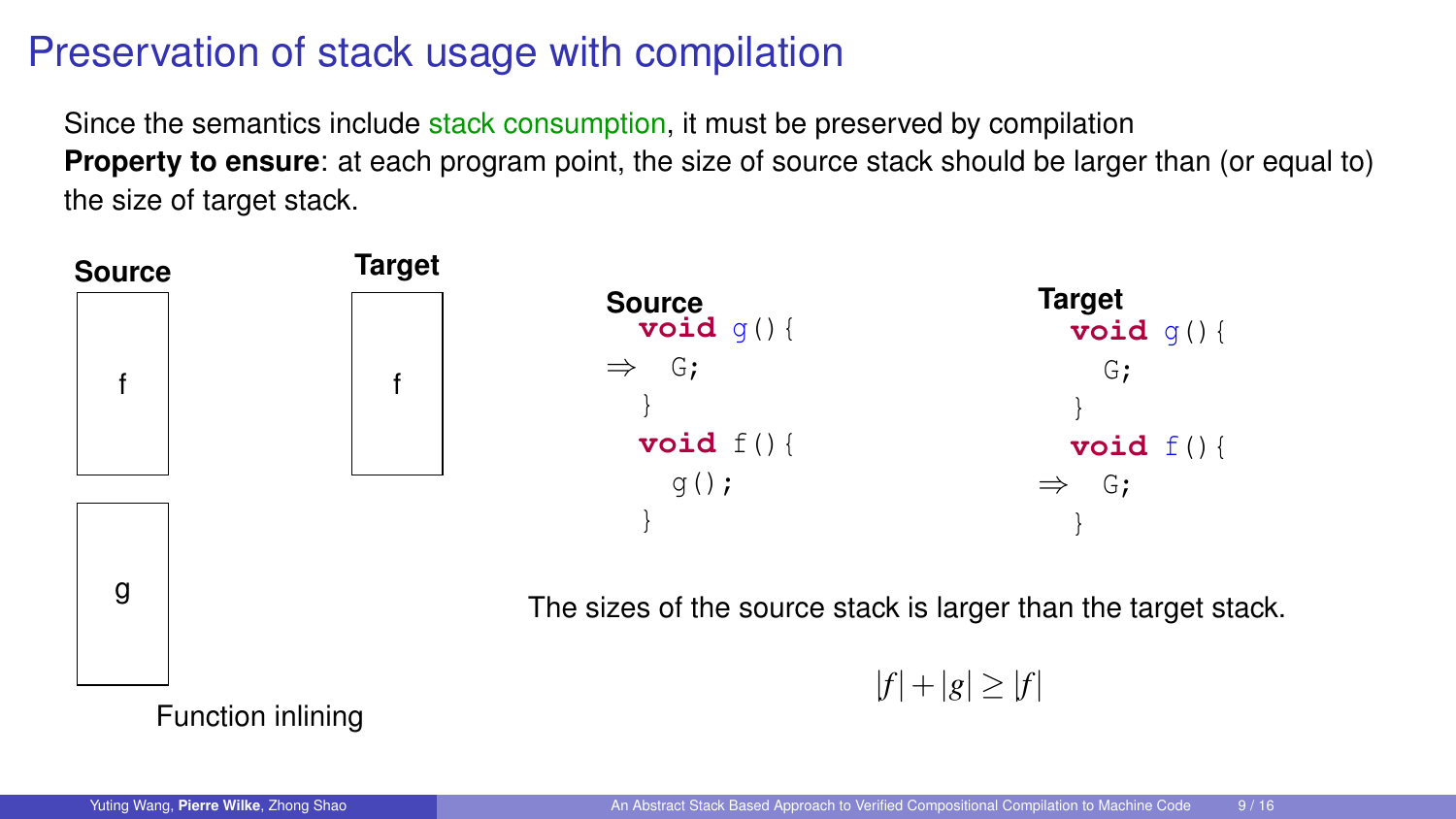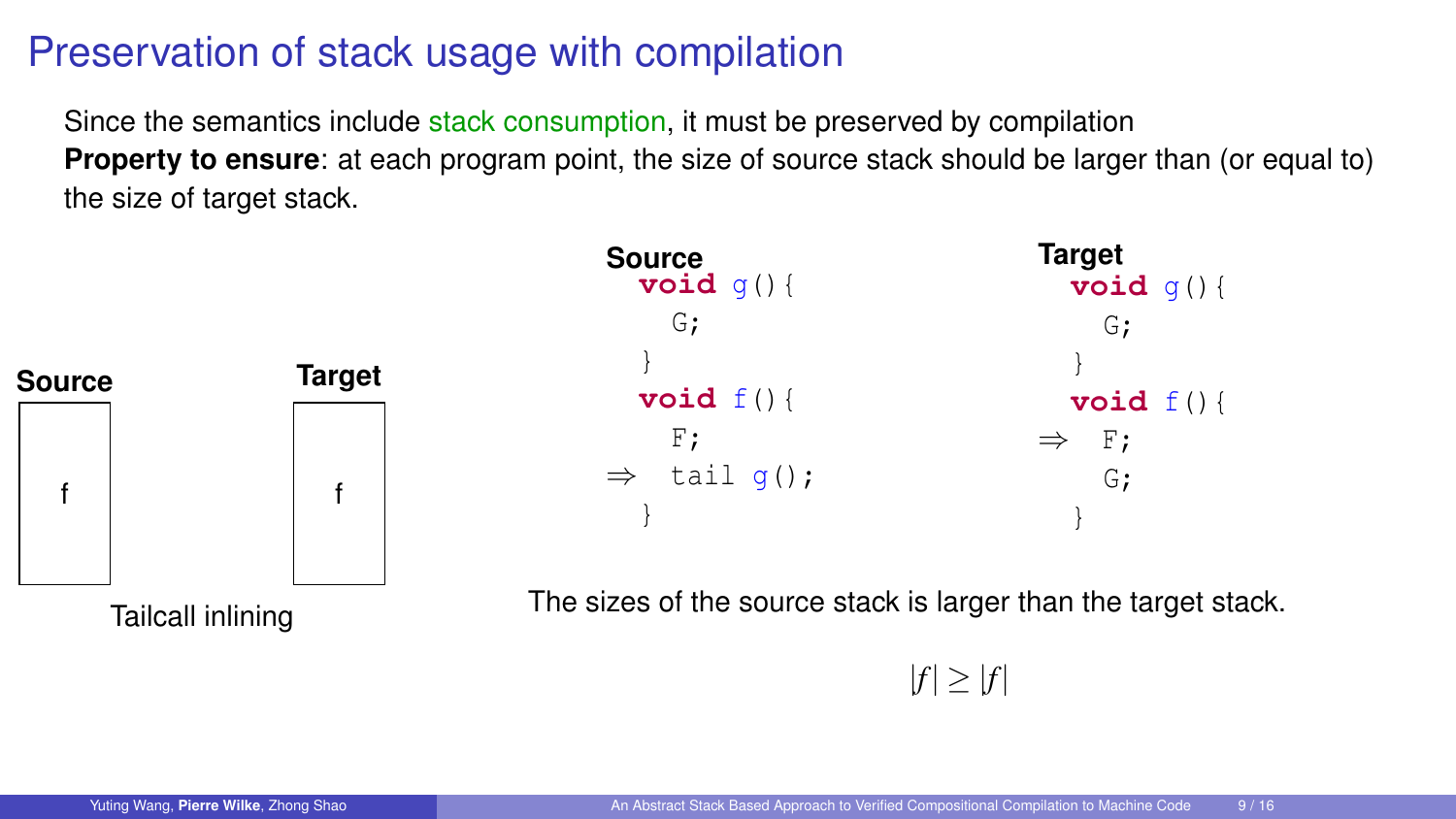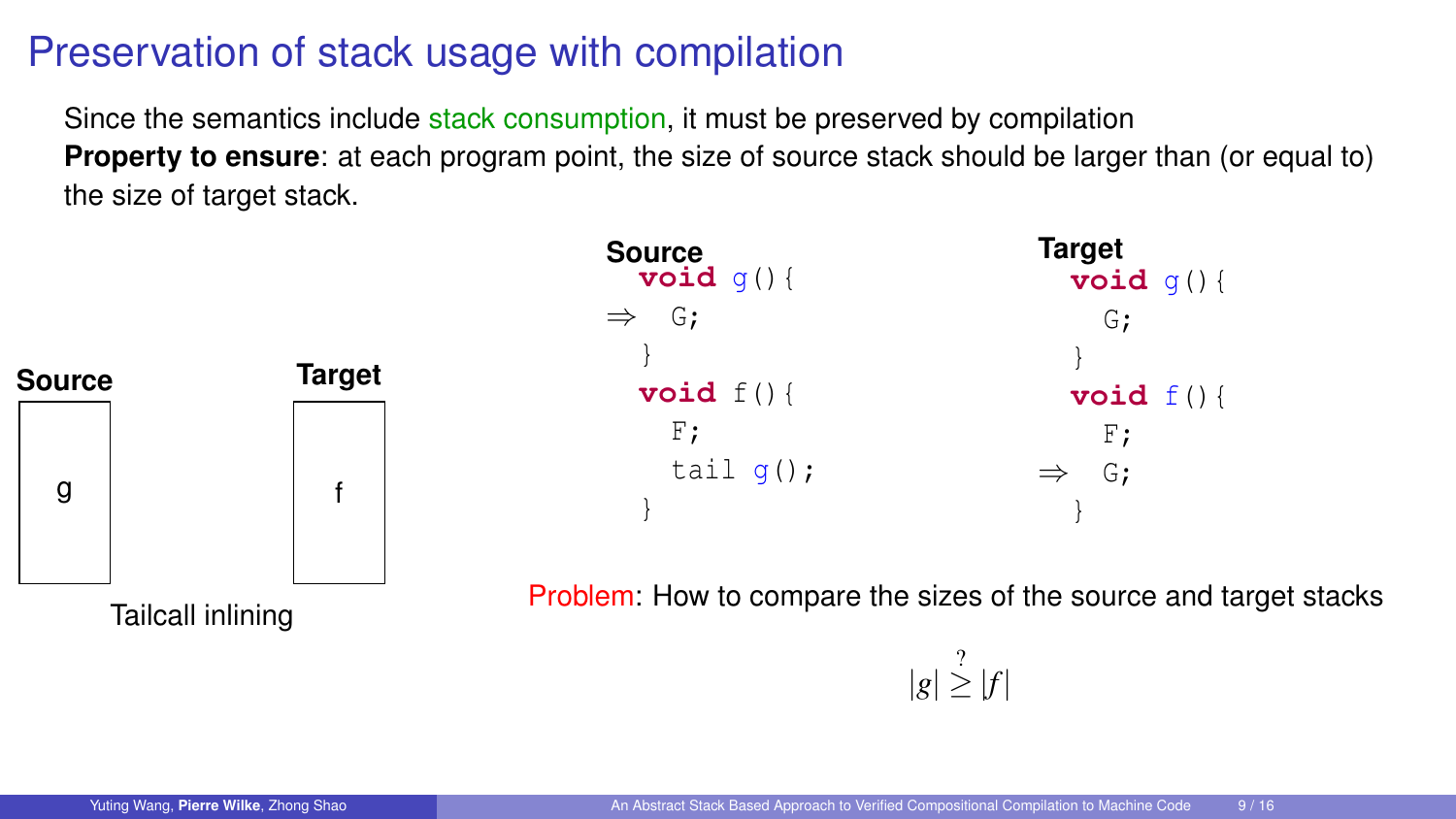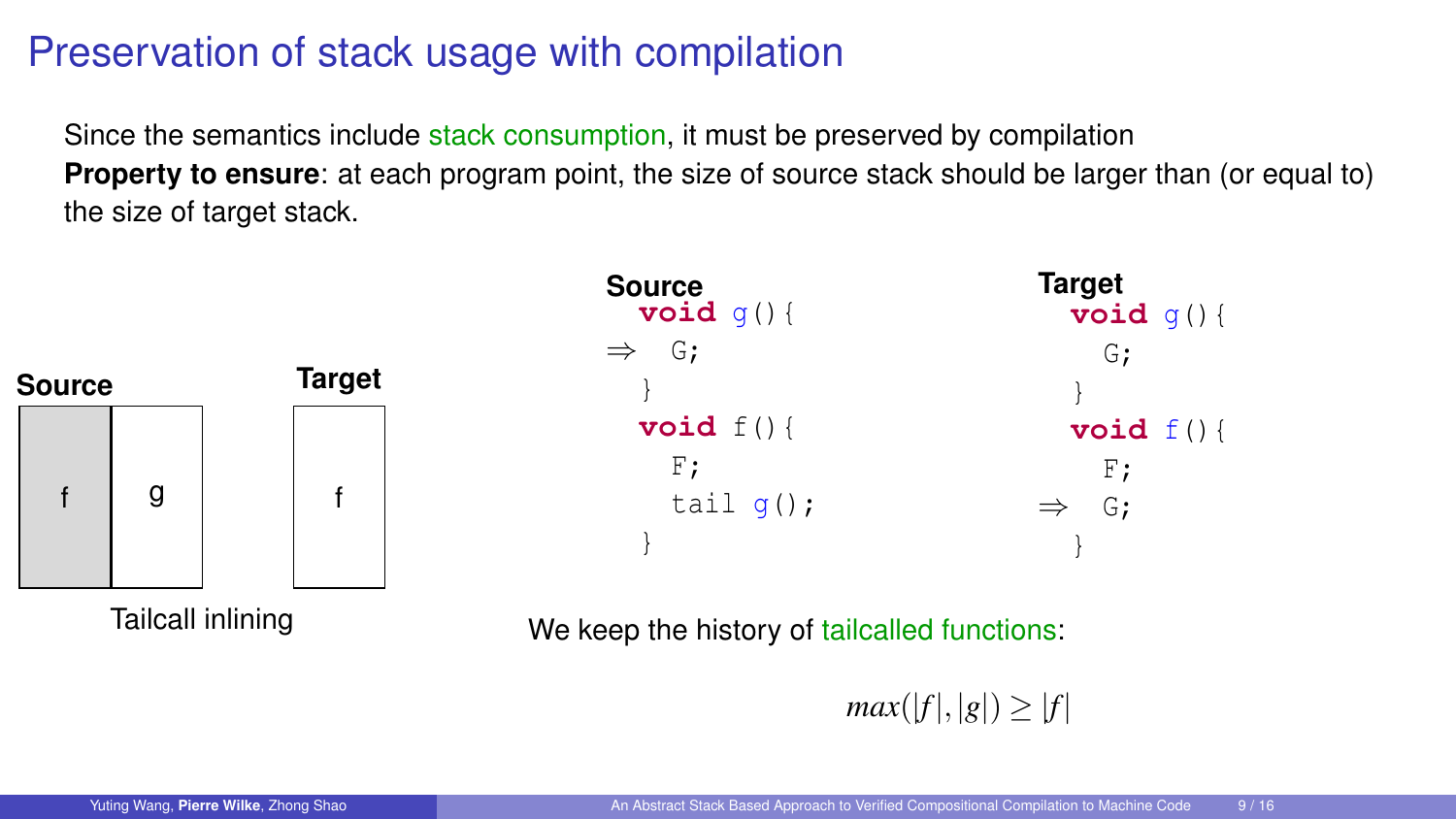#### The structure of the abstract stack

The abstract stack is actually a list of list of abstract frames.

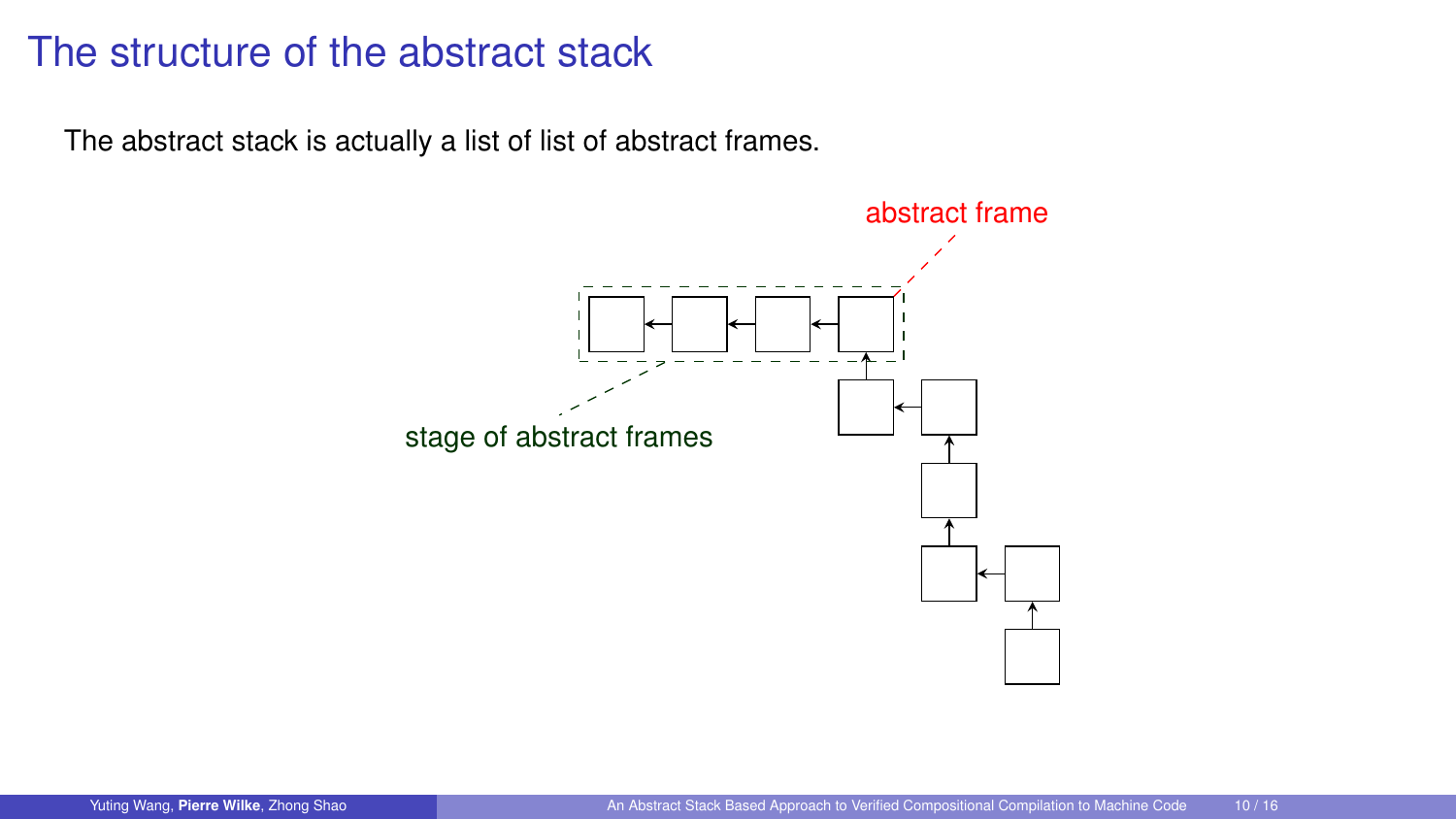## From CompCert Assembly to Machine Code

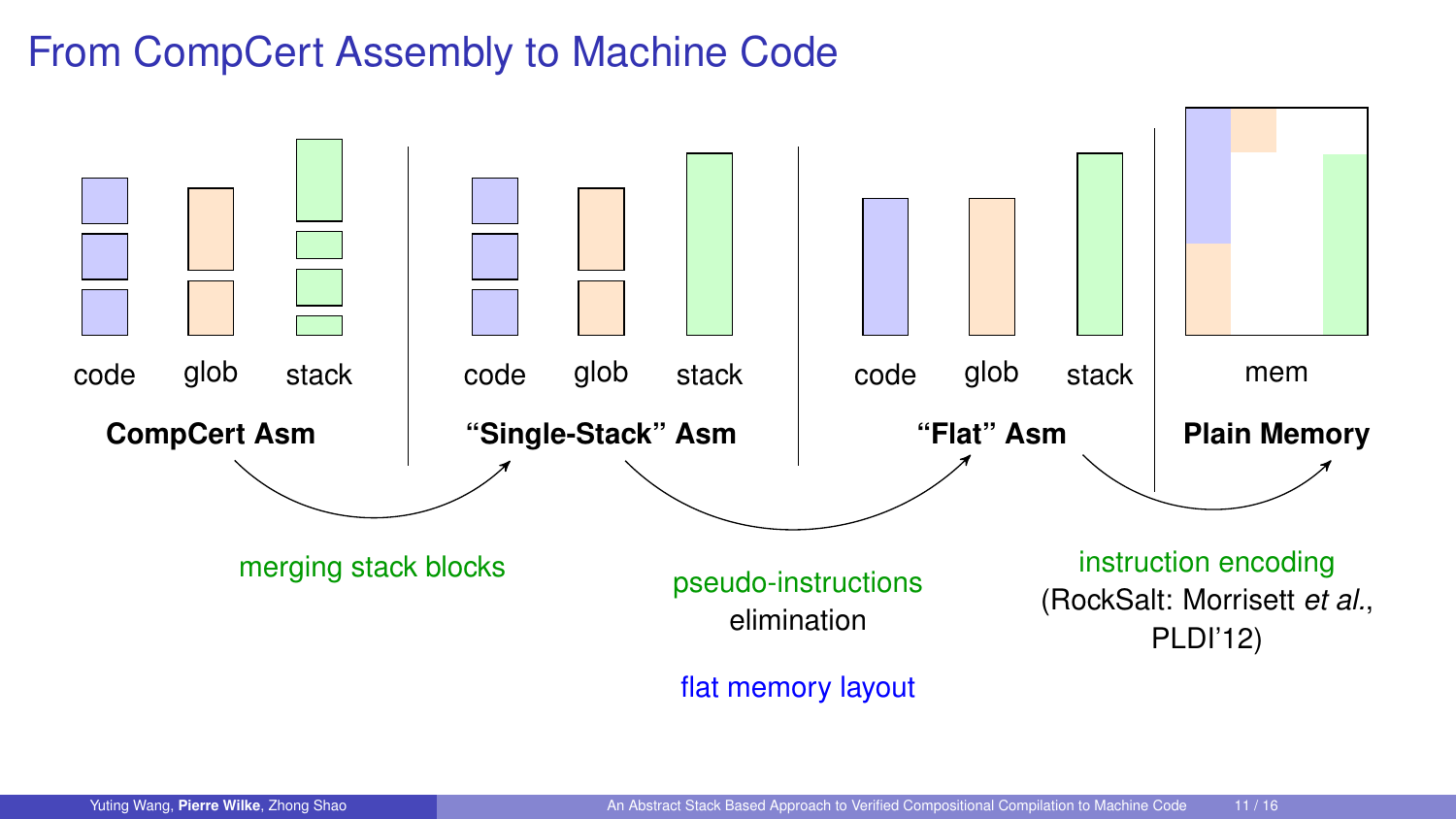# Eliminating pseudo-instructions



Mismatch between CompCert semantics and expected semantics

We get rid of the pseudo-register RA and can do away with pseudo-instructions (simple pointer arithmetic)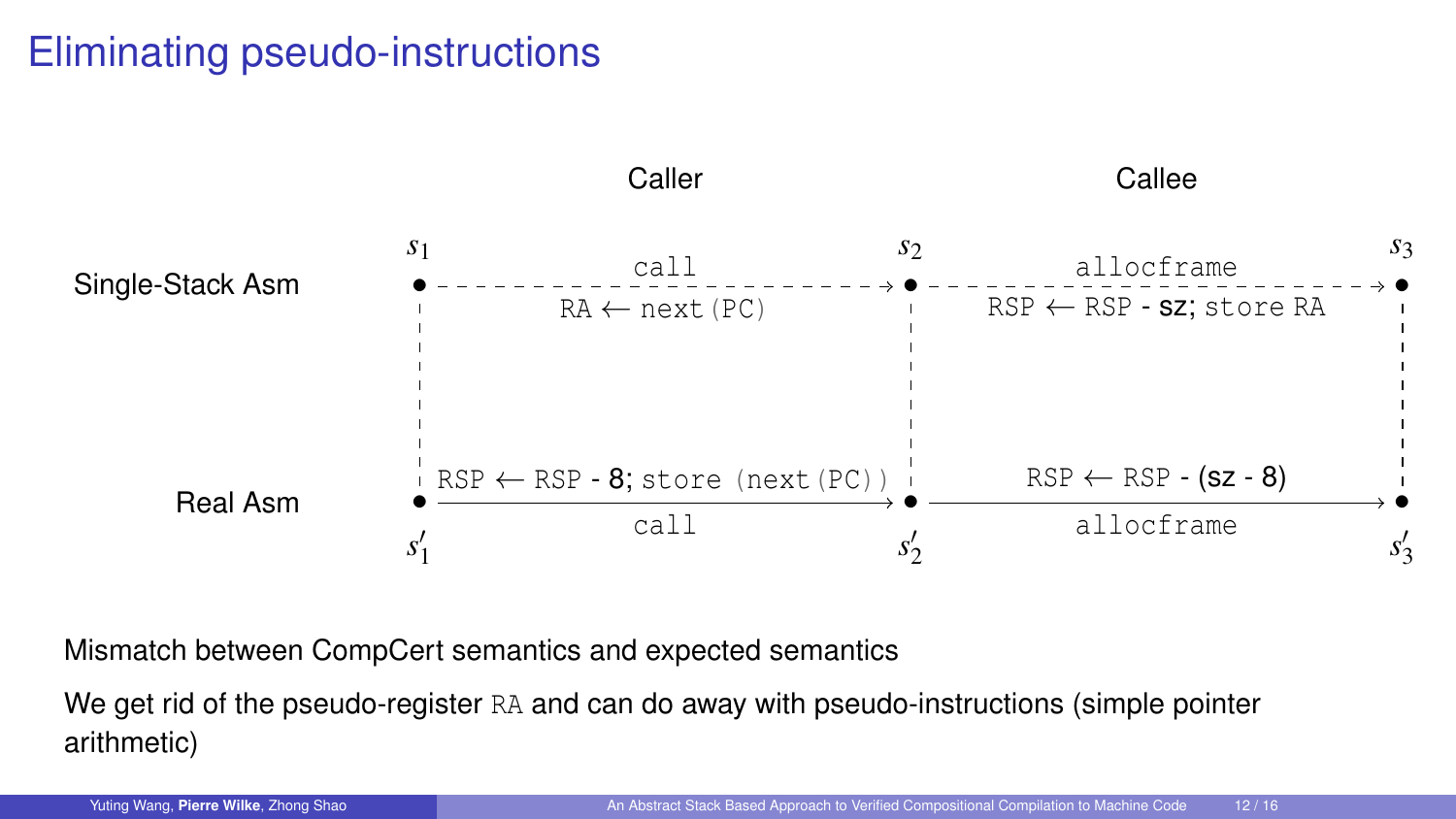#### Stack access policy

Accessible locations are either top-frame locations or public locations.

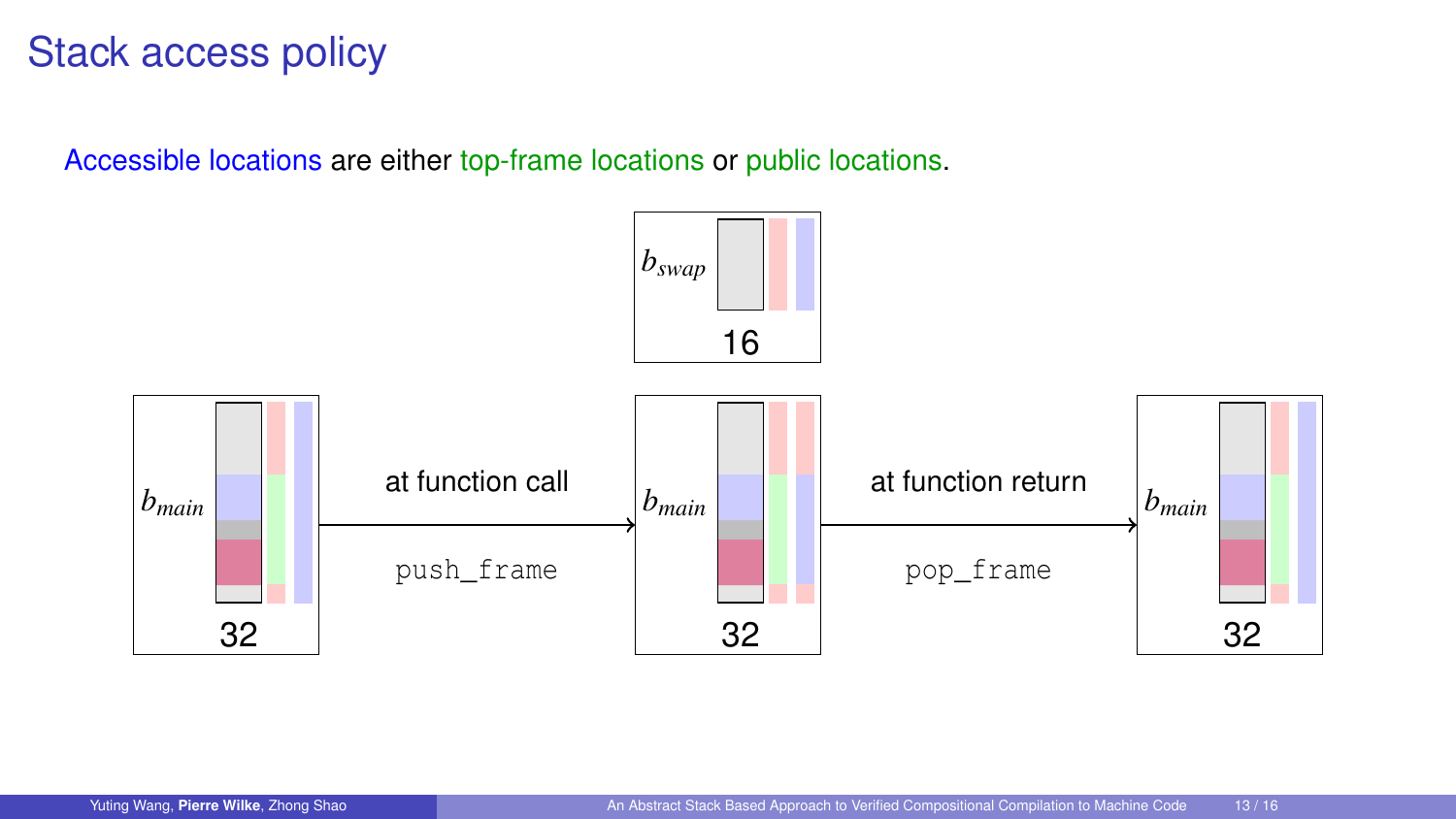### Contextual compilation



When a function  $f$  calls a function  $g$ , the private regions of  $f$ 's stack frame should not be altered.

Programs compiled from C comply with that policy.

Characterization of acceptable Asm functions.

We apply this principle to CompCertX (Gu *et al.*, POPL'15)

- contextual compiler developed for CertiKOS
- ability to mix C and Asm functions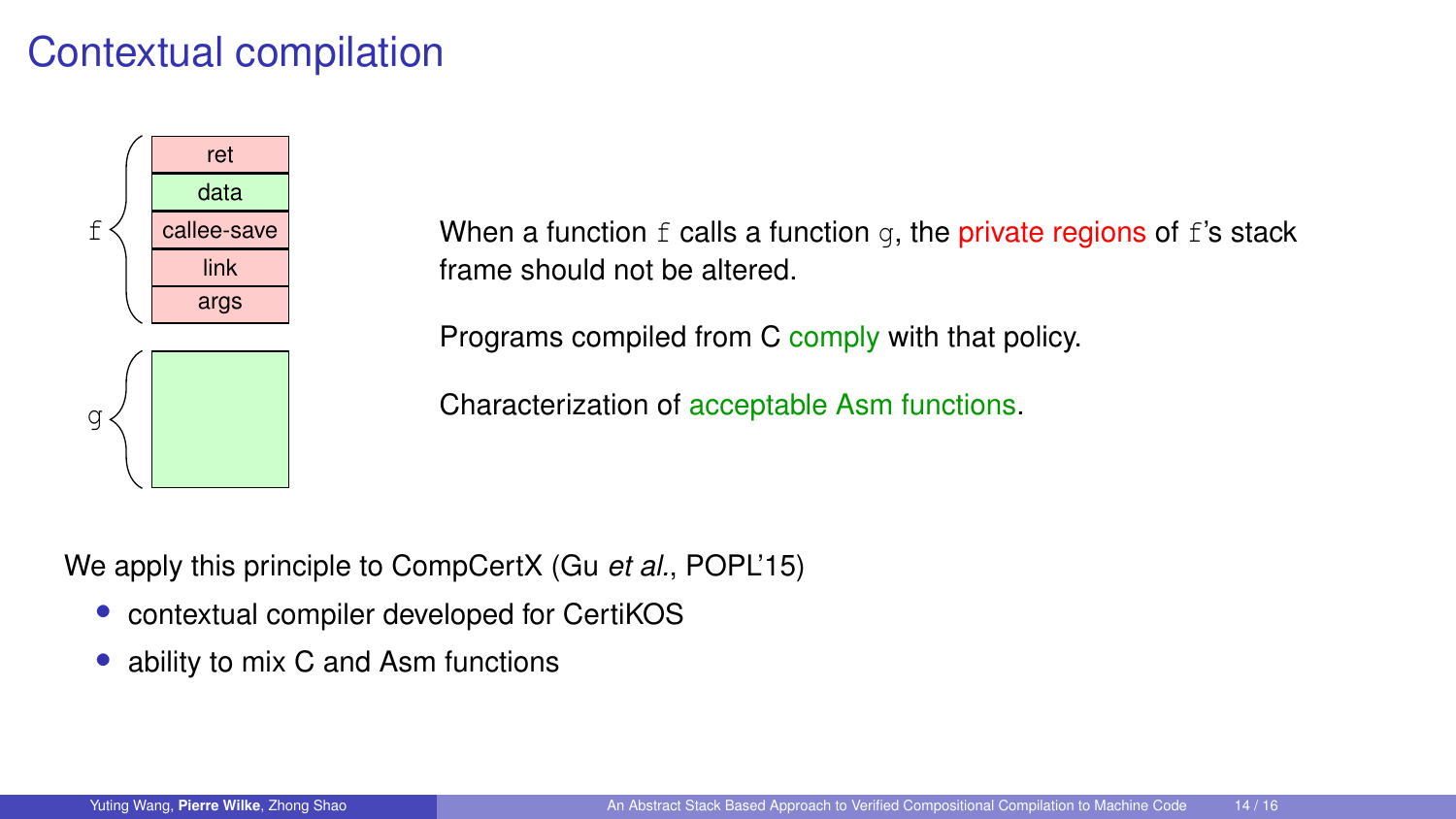### Comparison with existing work

|                               | <b>Target</b>       | <b>Completeness</b> | Compositionality | <b>Time</b> | <b>LOC</b> |
|-------------------------------|---------------------|---------------------|------------------|-------------|------------|
| CompCert(3.0.1)               | CompCert Asm        | complete            | separate         |             | 135k       |
| <b>Stack-Aware CompCert</b>   | <b>Machine Code</b> | complete            | contextual       | 10.5        | +48k       |
| Quantitative CompCert         | SingleStack Asm     | w.o. some opts.     | N/A              |             | 100k       |
| <b>Compositional CompCert</b> | CompCert Asm        | w.o. some opts.     | general          | 10          | 200k       |
| SepCompCert                   | CompCert Asm        | complete            | separate         | 2           | $+3k$      |
| CompCertX                     | CompCert Asm        | no s.a. data        | contextual       |             | $+8k$      |
| CompCert-TSO                  | x86-TSO             | w.o. some opts.     | concurrency      | 45          | 85k        |
| CompCertS                     | CompCert Asm        | w.o. some opts.     | N/A              | 25          | 220k       |